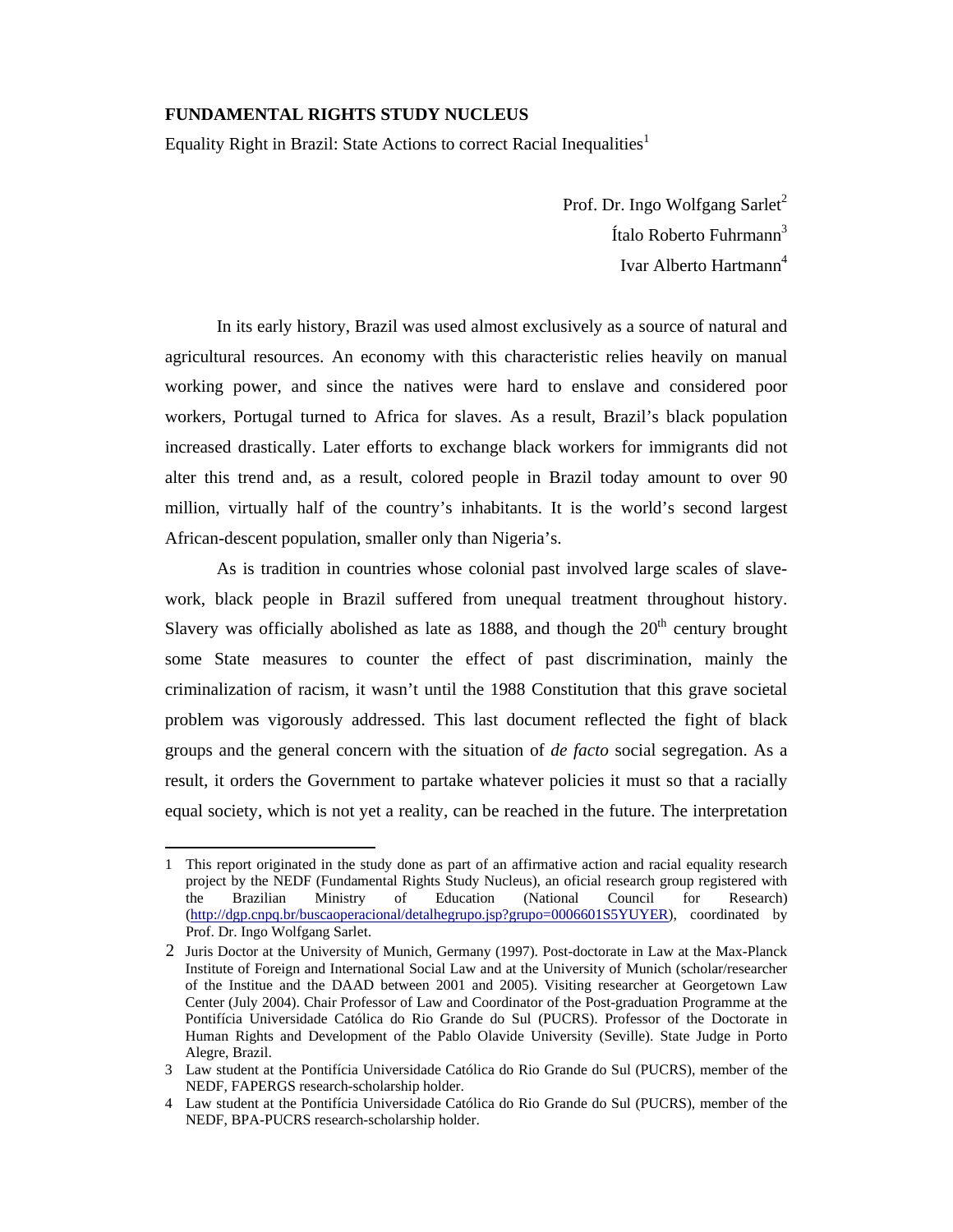made by most is that the Constitution strongly encourages affirmative action policies so that fundamental rights such as education, work and health care can be thoroughly and equally satisfied by all races.

And so it is that, unfortunately, the Brazilian Government's real efforts to implement anti-discrimination measures and desegregation policies date of the last decade. Therefore, the statistical data we provide henceforth shouldn't be a surprise. As said before, black people constitute almost half of the population of Brazil.

For the last few decades both black and white people have had their average of study years increased. Black people born in 1929 studied 2 years in average, throughout their whole lives, while whites born at the same time studied 4 years. Today, the number has tripled for black people, reaching 6,2 years, whereas it has doubled for whites, reaching 8,1 years. However, the gap between the number of years that the average black person studies and the average white person studies has remained ominously consistent: 2 years, after all this time. Today only 3,7% of all black people who are over 25 years of age have studied more than 15 years in their life. In comparison, 12,7% of all white people are in this situation. When the issue is illiteracy the numbers switch, as expected. While only 6,5% of all white people in Brazil are illiterate, 14,4% of all black people share this condition.

The labor market statistics confirm the expectation raised by the education statistics. Black people who have studied up to for 4 years earn 2,6 reais (Brazilian currency) per hour in their main job. Those who have studied 12 or more years earn 11,10 reais per hour. But white people who have studied up to 4 years earn 3,70 reais, and the ones that studied over 12 years earn 15,90 reais. The difference between the average for black and for white people is astounding: the first ones earn in average 3,9 reais per hour, while second ones earn 7,30 reais.

 In metropolitan São Paulo the unemployment rate among colored people –  $23.1\%$  – is higher than among white – 16,8%. In the city of Salvador, in the northern state of Bahia, where blacks represent 86% of the economicaly active population, 26,9% of them are unemployed. On the other hand, only 18,4% of whites are on the same situation. In Porto Alegre this inequality is no different: 23,4% for blacks, 15% for whites. In this state capital, the percentage of unemployed black people rose  $12,5\%$ from 1998 to 2004, while white's rose a mere 2%. In the federal capital, a black person has to look for a job an average of 17 months, whereas a white one needs only 15 months at most to find work. In the metropolitan Rio de Janeiro, black men are paid in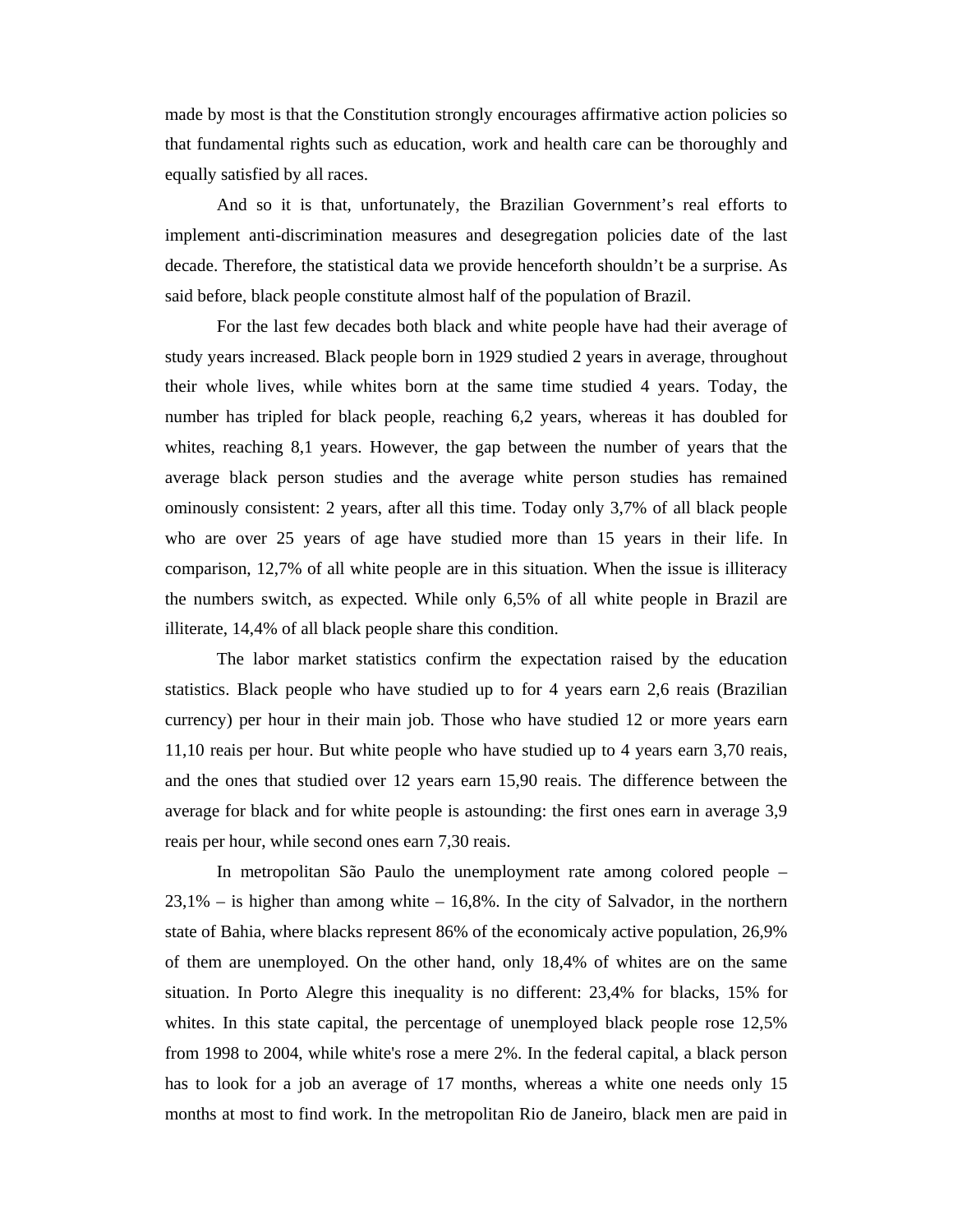average 50% better than black women and white women are paid 105% more than black ones. A white male has an income 323% higher than that of black women. The average per capita income of white people in the Rio de Janeiro state is 550 reais, while that of black people is 244, that is, 40% less.

 Aside from being unemployed more often, and receiving worst pay, black people also lead the rank when it comes to those who work in vulnerable conditions. Those are understood as informal jobs, unpaid family workers or houseworkers. In the main Brazilian capitals a consistent gap between the number of black and that of white people in this condition is noticed. In São Paulo, 41,8% of black people are in vulnerable working conditions, whereas only 30% of white people share that faith. In Salvador, the percentage for black people reaches 43,5% and that of whites is 29,8%. In Recife, capital of the northern state of Pernambuco, the numbers do not differ: 43% colored people are in that line of work, compared to only 36,5% of white people. In Porto Alegre, 36,4% of black people and 28,9% of white people depend on vulnerable jobs.

The final numbers sum up the situation: when the whole population is split according to the average family income of people over 10 years of age, the tenth with the poorest people is composed of 26,1% whites and 73,2% blacks. The richest 1% of the Brazilian population, on the other hand, is composed of 12,4% black people and a crushing 85,7% white people.

This data is testimony to the harsh and persistent inequality that has victimized colored people in Brazil for centuries and defies all but the best devised and best implemented public policies. Fortunately, there is very strong public will towards changing these statistics, and, as of late, clear political consensus in the idea that the State must act using all the tools available to it in order to bring about racial equality. Contrary to the situation in several countries, it can be argued that the biggest contemporary problem in Brazil is not racial intolerance *per se*, despite its significant role in historical and present-day racial inequality, but the persisting effects of historical mistreatment of the African descendants.

In 1996, after the launch of the National Human Rights Program, the Fernando Henrique Cardoso administration created the Human Rights Secretariat. It is a federal public entity with nearly ministerial status. Its attribution was to combat the situation described earlier, not only regarding black people, but also other Brazilian minorities, such as natives and homosexuals. The Secretariat had an active role at the Durban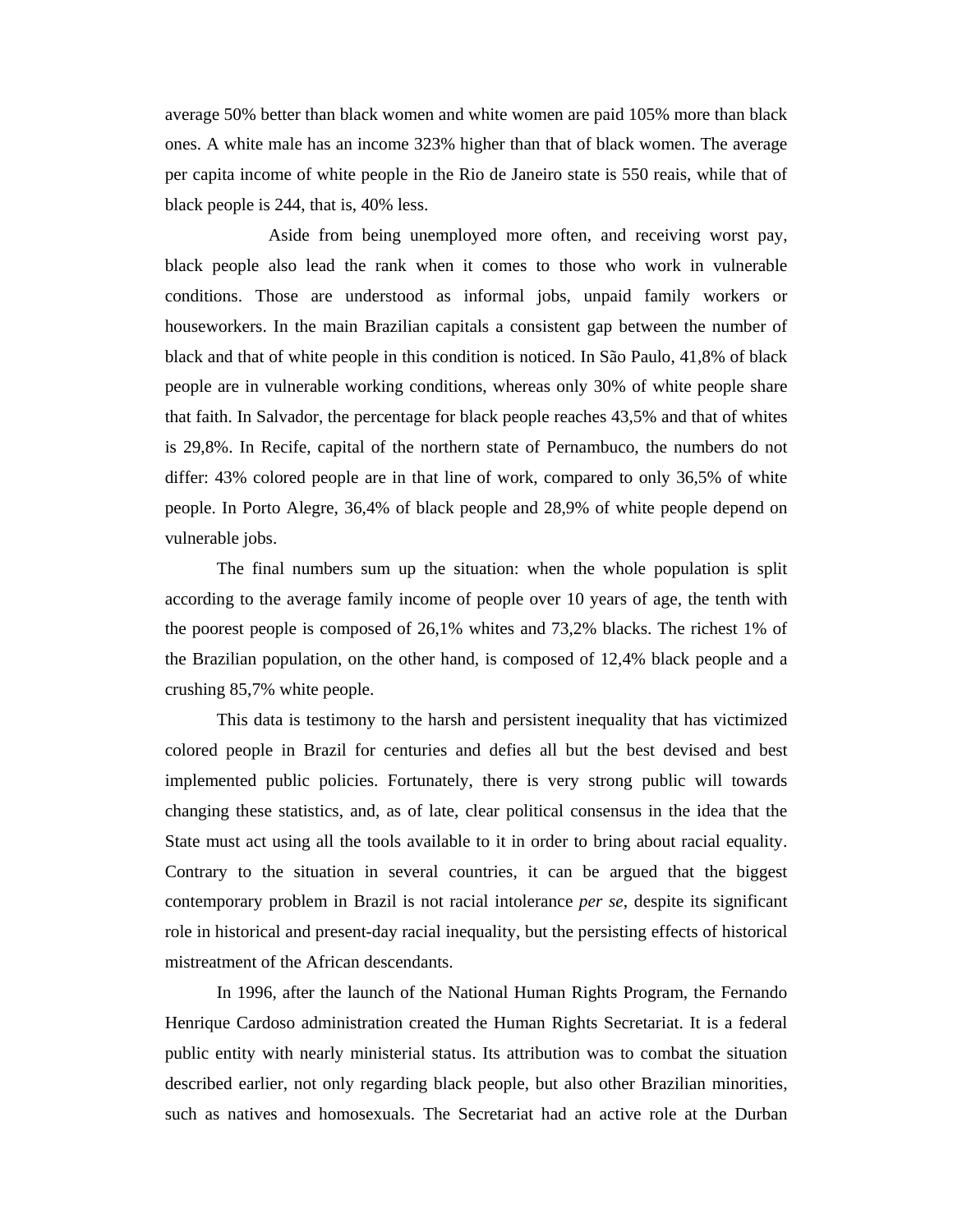Conference and later a National Council dedicated to fight discrimination was instituted. It is a multi-representative council, composed of government as well as civil society members. In 2002, a national affirmative action program was created, aimed at increasing the number of black students in universities. At the time, differentiated treatment for black people regarding university admission processes was a idea that had just started being put to use in Brazil. But the federal government took the initiative: in 2001, the Ministry of Justice adopted a quota-based admission's policy which reserves 20% of the jobs in that Ministry to colored people, as well as other smaller percentages for other minorities.

 In 2003, at the very beginning of the Lula administration, a special secretariat, directly subordinated to the President was created. It was named the "Special Secretariat for the Promotion of Racial Equality Policies". It is reasonable to say that, although it is evidence of a government's compromise with desegregation, it fulfills or should fulfill much of the same role as the Human Rights Secretariat. Unfortunately, many social policies in Brazil – even when successful – are replaced with new ones as soon as a new administration takes its place. The goals and execution remain often the same, but the names always change to associate the new policy with the new administration. The special secretariat's focus is improving the living conditions of black people, but the native population is also object of the secretariat's efforts.

This seems to be the case: this special secretariat also structured a nationwide multi-representative council. It has some 40 members, including spokes-people for several black-race associations, religious groups and government ministries. The goal of this council is to promote an active participation of the civil society, individuals as wells as commercial corporations, in the pursuit of racial equality. It is also the council's function to police the implementation of affirmative action programs to ensure their execution is satisfactory and according to plan. Sadly, however, after a few assemblies, the council's last meeting was held on February of 2006.

An intergovernmental forum was also devised, in order to push other federation entities, which, in Brazil, include cities as well as states, to create and implement their own affirmative action policies, as well as providing a way for all of these governmental sectors to coordinate their actions, learn from what has already been done and support each other in reaching the main objective of minority upbringing.

 The council and the forum reflect the secretariat's guiding principles, which consist of transversalization, participation and decentralization. It means that the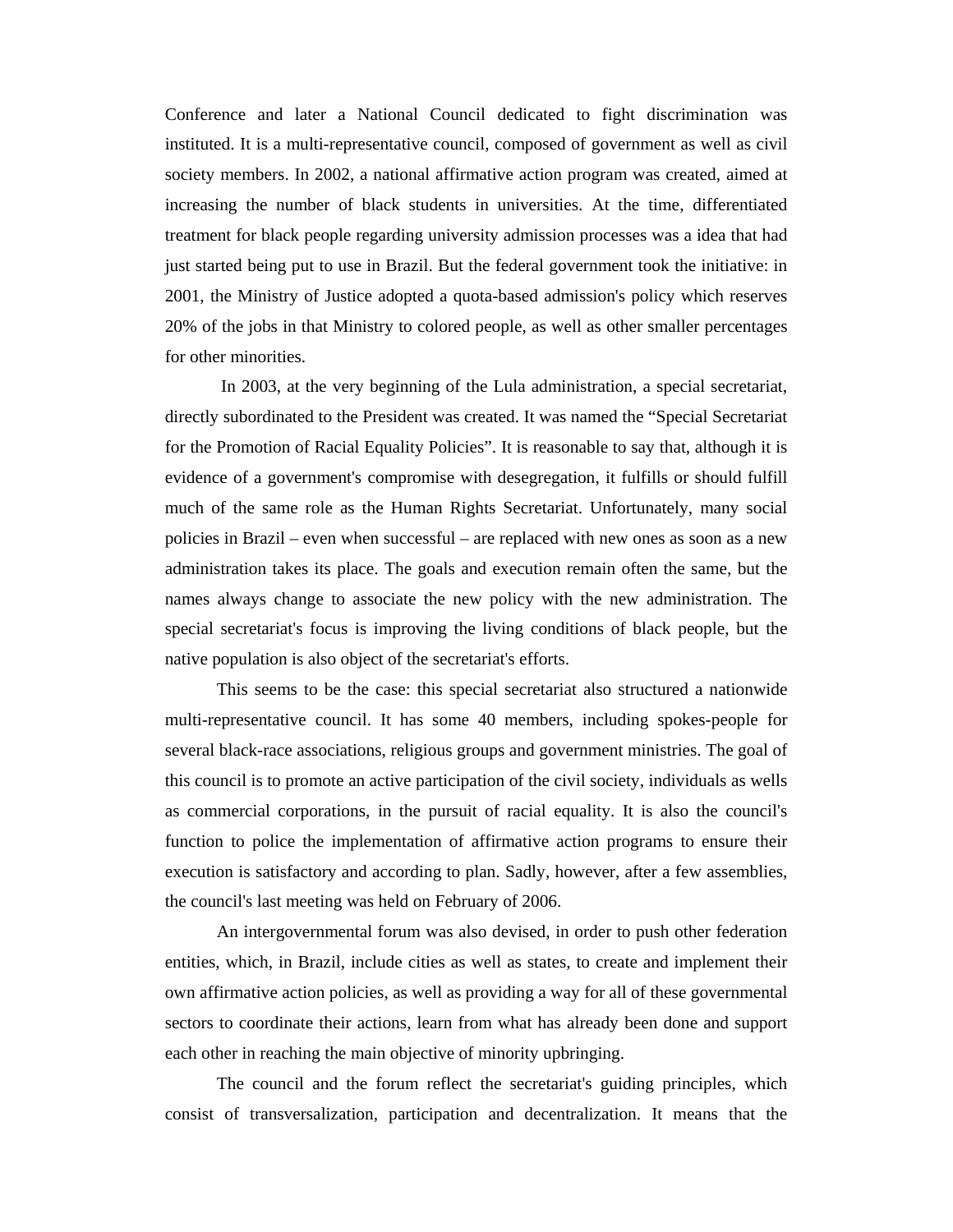secretariat aims at introducing a State policy, rather than a government policy, of racial equality promotion. It is no longer a job for a federal entity alone, on the contrary, it involves the work and participation, in one way or another, of all federal agencies and ministries. Also, it intends to incentive states, cities, NGOs and companies to take on the role traditionally reserved to the federal government, of creating and executing affirmative action programs and policies. The secretariat follows the guidelines set by the UN's International Convention on the Elimination of All Forms of Racism of 1965, mainly when it comes to defining racism, and it also abides by the Durban Plan of Action of 2001, especially by adopting the resolutions therein and lining up the challenges of the Brazilian government according to the Plan.

 An example of the compatibility of the Lula administration's policies regarding racial equality with the Durban Plan of Action is the ProUni program, which hands out full and partial scholarships for students that come from public schools, keeping a percentage of these scholarships safe for black and native-Brazilian students. Such program complies with the article 123, g, of the Durban Plan, which urges States to: "consider establishing financial assistance programmes designed to enable all students, regardless of race, color, descent or ethnic or national origin, to attend institutions of higher education".

The Brazilian government's efforts to fight racial inequality are not limited to policies devised and executed by the Administration, but rather include active participation by the Legislative power. The cornerstone of this participation is the Statute for Racial Equality, a project that has been proposed in 2003 but has not, as of yet, been passed. It is believed to be the most advanced piece of legislation in the area of racial rights ever to be designed, mostly because of its vast application (being that it is a federal law) and its concept of the affirmative role that is needed of the State in terms of racial equality policies.

In its preliminary dispositions, it makes clear that both the State and civil society are bound by a duty to promote the social inclusion of racial inequality victims, through equal participation of all in political, economical, entrepreneurial, educational, cultural and sports activities. In order to achieve more efficacy, the federal, state and city Administrations can allocate resources for policies and plans more easily, without having to resort to a request the legislative chambers.

With the same spirit as the 2001's Ministry of Justice affirmative action plan, the Statute authorizes all public entities to adopt hiring policies with preferential treatment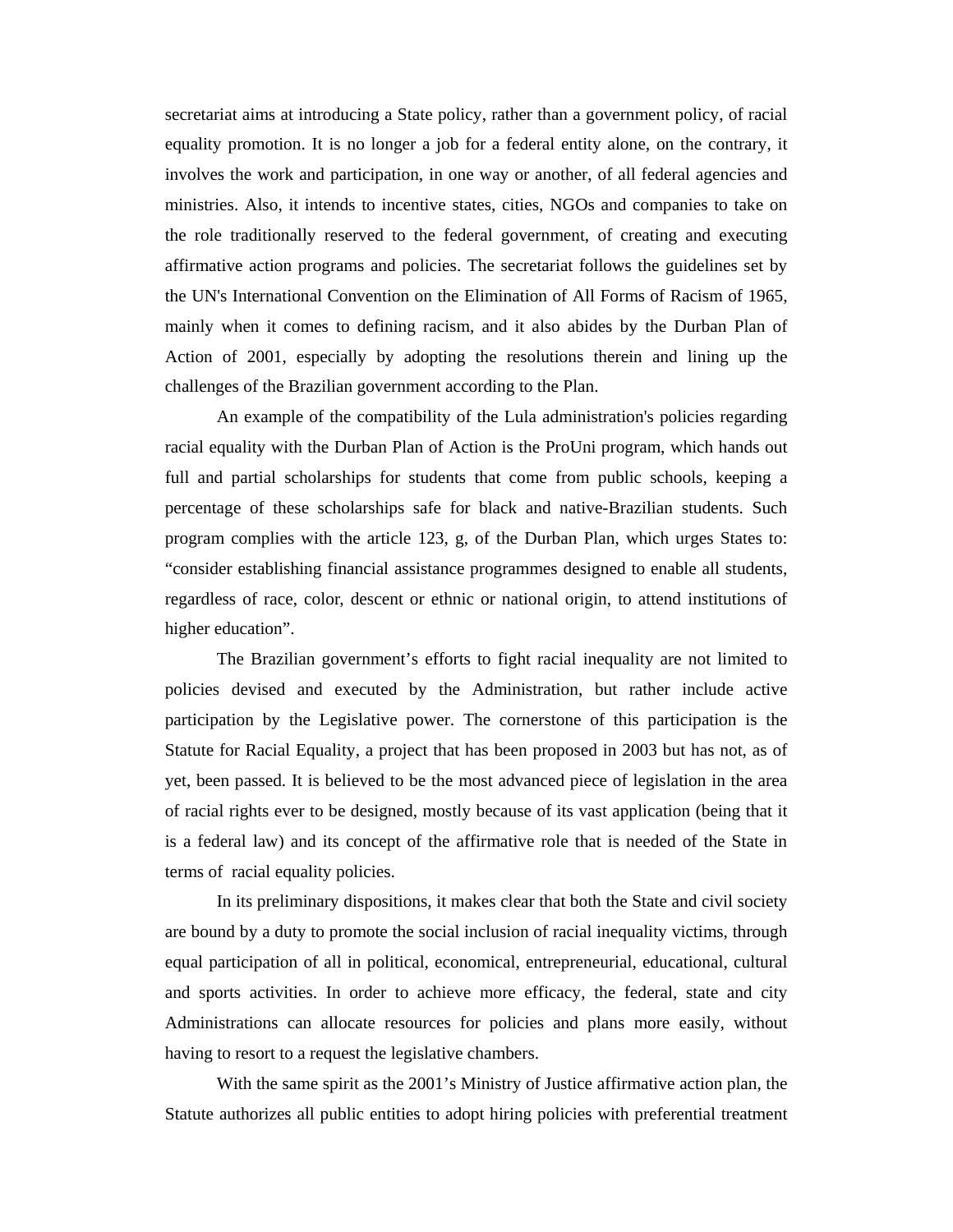for black people. It is considered a salutary measure to contain the perverse and discrete, yet highly prejudicial, color discrimination in the labor market. Such preferential treatment is recommended to the private sector companies as well.

The search for racial equality carries on in the Judiciary. Two main aspects of a justiciable right to equality can be focused here. Firstly, the fight of the black people for the lands remnant of ancient Quilombos. These were colored communities – independent and autonomous, in a way – formed by rogue slaves in the metropolitan regions of large cities. The property rights of people still living in communities that evolved from old Quilombos – an estimate one thousand in 14 states – are being secured through judicial suits started by these people but also by NGOs and civil society representatives. Their rights are anchored mainly in Constitutional dispositions that privilege the situation of "Quilombolas" and the in the 169 Convention of the ILO, which demands respect for minorities' historical traditions. There are currently 82 lawsuits with the objective of formalizing property rights in these cases, with already 6 favorable sentences. The judiciary contributes to the development of a pluralistic society, preserving the Brazilian colored people's most ancient roots.

The second main aspect is the criminal prosecution of racism. Although efforts have been made in as early as 1951 to fight racist behavior, it remained until 1988 a minor offense. The Constitution then explicitly held it a crime, which caused a 1989 law to determine prosecution conditions and penalties. But, like many of the initiatives aimed at eliminating racism, this too proved inefficient. A report made by the External Affairs Ministry in 2001, preparing for the Durban Conference, acknowledged that there were then only 150 criminal suits on the basis of racism in the whole country. Regional researches show that low number to be accurate. In Salvador, a 10-year old judicial court established specifically for racism-related suits has so far not produced a sentence, despite a record of 219 complaints motivated by racist practices. In Recife, between 1998 and 2005, as low as 3% of cases reported to the police where actually processed and sentenced. In only one case did the verdict actually apply a penalty. Along with historically-known police investigational flaws, the absence of a sincere belief in the importance of racist-practice's criminal suppression can be indicated as reasons for these puny numbers.

Specifically in the field of education, the strong public will towards elimination of racism and racial inequality, mentioned earlier, resulted in several affirmative action programmes for higher education all over the country. These are mostly quota-based